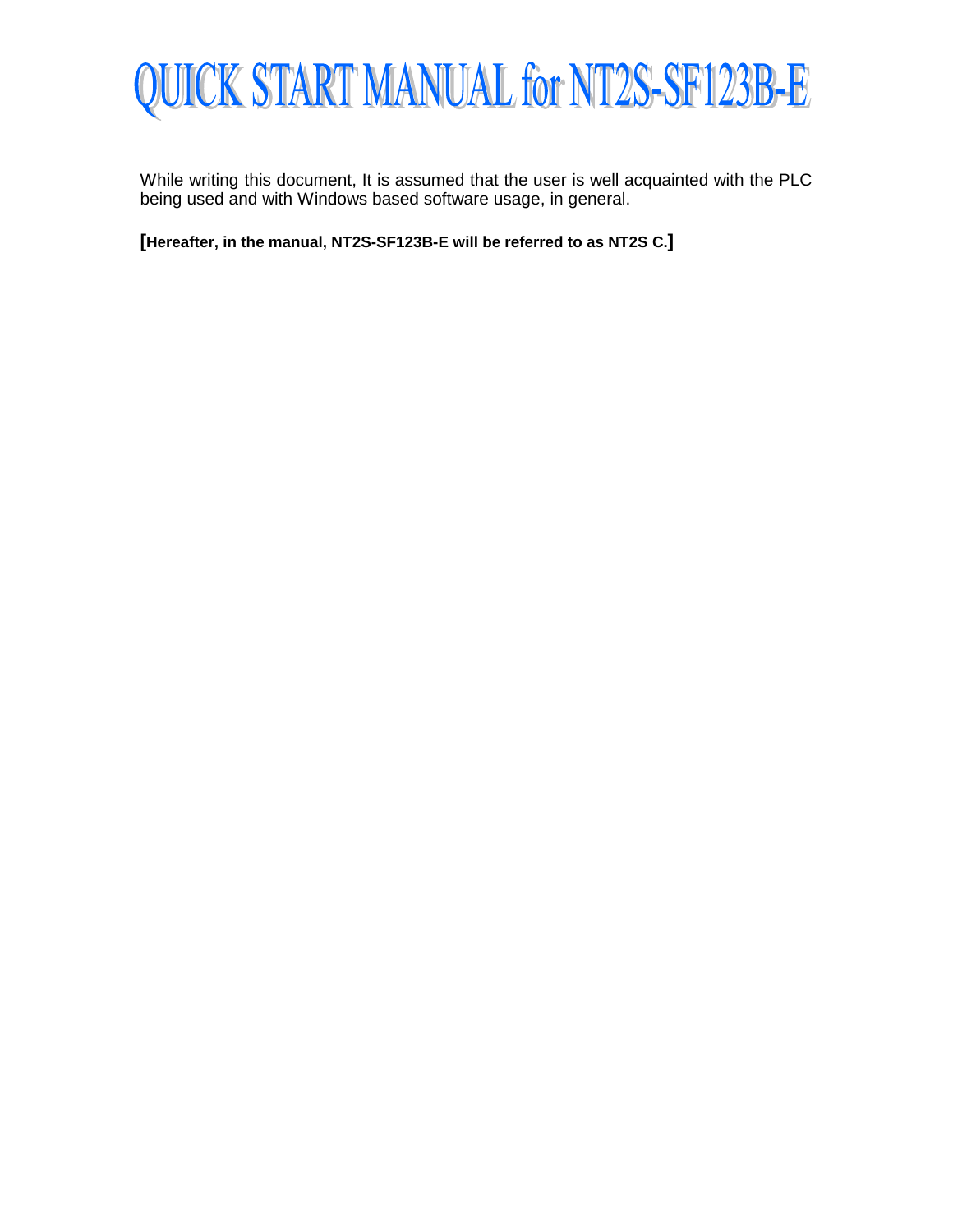### **General:**

The *NT2S C* is intended to be used as a low cost Operator interface for PLCs which are rich in program memory or data memory areas such as the Omron C Series PLCs. The *NT2S C* has the following features:

| <b>Feature</b>            | NT2S C           |
|---------------------------|------------------|
| <b>Display</b>            | Backlit 2X16 LCD |
| <b>LED<sub>S</sub></b>    | 2                |
| Keys                      | 6                |
| <b>ASCII</b> screens      | 32 characters    |
| <b>Embedded variables</b> | 16               |

# **Key definitions:**

Each key is mapped from work bits I0201.00 to I0201.05. Every time a key is pressed, the corresponding bit as shown in the table below is held on while the key is pressed. The keys also have alternate functions.

| <b>Key</b>          | Work<br>Bit | <b>Register mode function</b>                                   |
|---------------------|-------------|-----------------------------------------------------------------|
| F <sub>1</sub> /REG | 10201.00    | Changes register prefix                                         |
| F2/DATA             | 10201.01    | Enters data entry mode                                          |
| F3/DOWN             | 10201.02    | Increments register number or data depending on mode            |
| F4/UP               | 10201.03    | Decrements register number or data depending on mode            |
| F <sub>5</sub> /CLR | 10201.04    | Clears data field to 0 / Register field to first register value |
| F6/ENT              | 10201.05    | Accepts new data and sends to the PLC                           |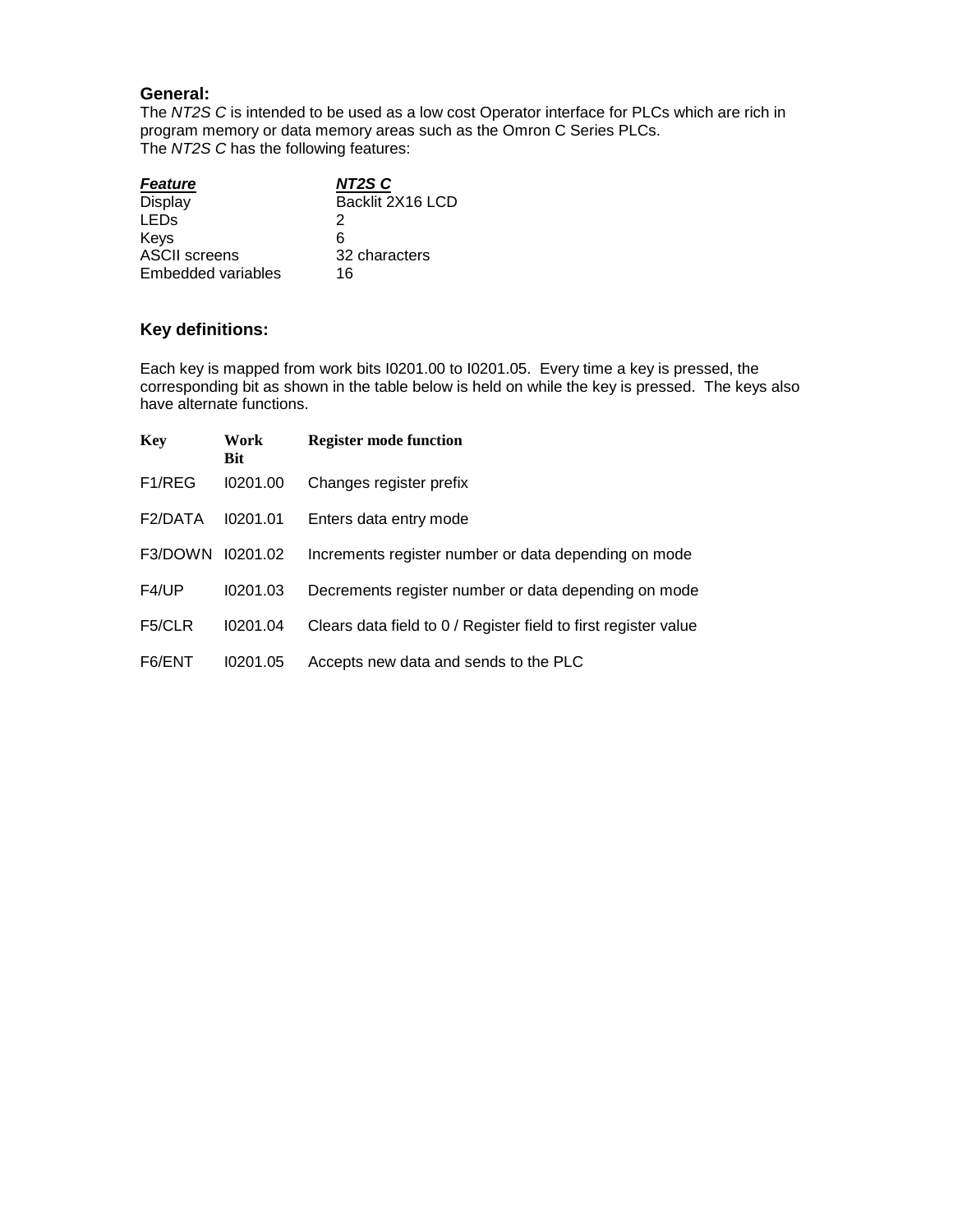### **Unit Operations:**

The work bits I0200.00 to I0200.15 control the mode of operation of the unit as follows:

| <b>Work Bit</b> | <b>Function</b>                                        |
|-----------------|--------------------------------------------------------|
| 10200.00        | Controls LED0                                          |
| 10200.01        | Controls LED1                                          |
| $10200.02$ &    |                                                        |
| 10200.03        | Not used                                               |
| 10200.04 to     |                                                        |
| 10200.07        | Reserved for future use                                |
| 10200.08 &      | 00: Screen mode 01: Register mode                      |
| 10200.09        | 10: Operator mode 11: Invalid                          |
| $10200.10 \&$   | Timeout to screen mode from Operator mode              |
| 10200.11        | $00:10$ seconds $01:20$ seconds                        |
|                 | $10:30$ seconds $11:40$ seconds                        |
| 10200.12 to     |                                                        |
| 10200.14        | Reserved for future use                                |
| 10200.15        | To disable data entry in Screen mode<br>(ON : Disable) |

From the above table, it is clear that the unit will display ASCII text (see section on **Screens** for more details on this ) if I0200.08 and I0200.09 are OFF. To allow operators to view and edit the registers, I0200.09 is to be kept ON. If I0200.09 is OFF, the unit will not display any registers and the function keys will only act as push buttons mapped to the corresponding bits from I0201.00. Refer to "Register Mode" for details. If I0200.09 is ON, REG key press will allow an operator to view the registers. The REG key will scroll through the available register types whereas the UP and DOWN arrow keys will scroll through the register/bit numbers. After timeout specified by bits 10 and 11 and if no key is pressed, the unit will switch back to the Screen mode and display screens. Thus Operator mode is a combination of Register as well as Screen modes.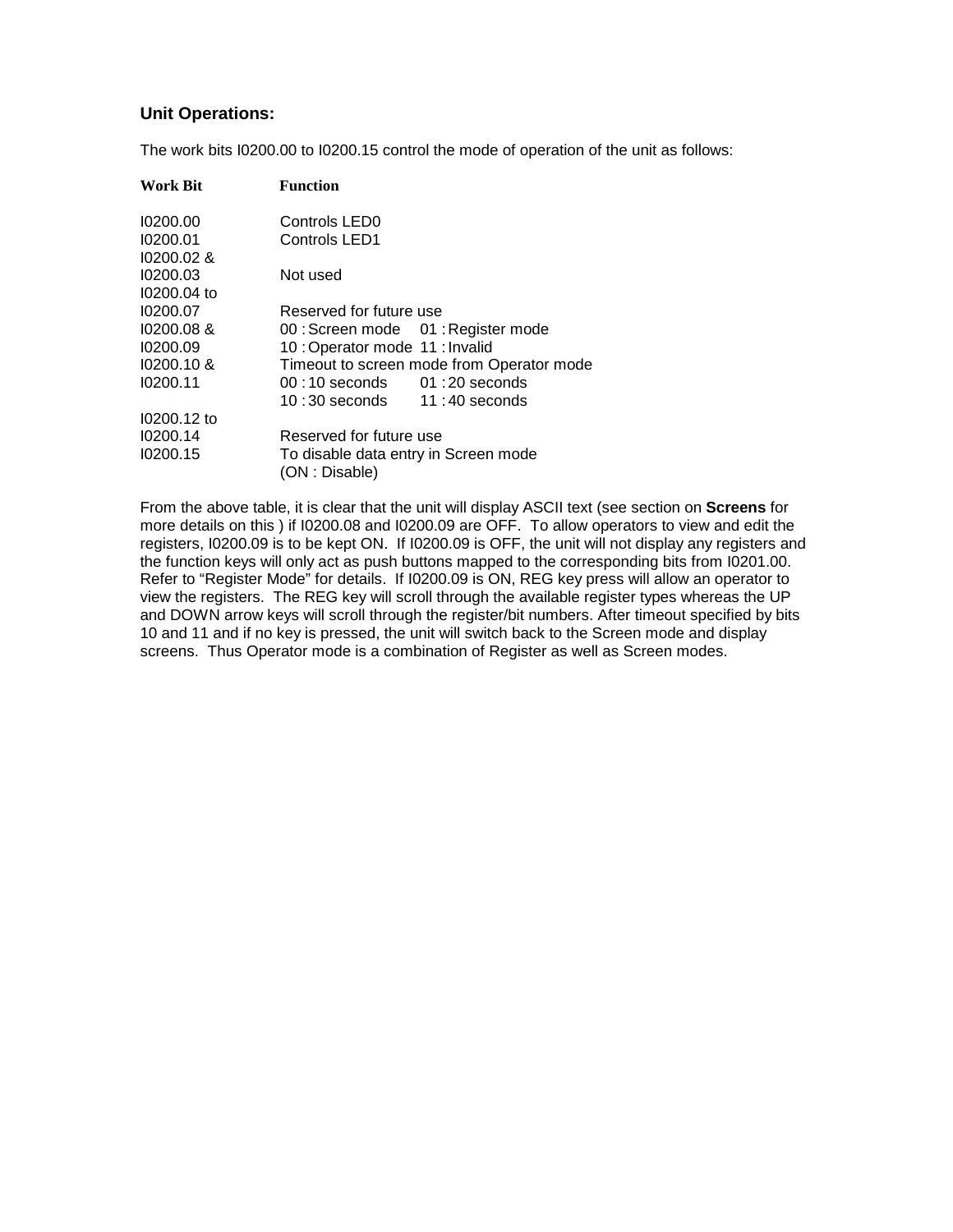#### **Screens :**

The unit displays 32 characters from the PLC memory. These characters are taken from the PLC data registers.

The unit tracks register DM0020 ( the Offset register ) in the PLC. The number in DM0020 gives the start address of the data register block which contains the characters to be displayed. For example, if DM0020 has number 124 in it, the unit will read 16 registers from DM0124, i.e. from DM0124 to DM0139 and display the corresponding characters.

Each register contains two bytes. Each ASCII character to be displayed is one byte. So, each word contains two characters that can be displayed. All the PLC ladder logic has to do is to put the correct words in the registers being read by the unit so that a proper screen can be displayed.

As mentioned above, the starting address of the screen data block is controlled by the Offset register, i.e. DM0020. Hence, there can be two methods of changing the screen to be displayed. One is to keep the value in DM0020 constant and change the data in the screen registers in the ladder logic. Second is to keep the screen text in the data memory (by editing DM registers) and change the value in DM0020 so as to point to the correct memory address to display the desired screen.

It is possible to embed registers in the screens. The unit reads 16 registers from DM0000 to DM0015 (in which DM0012 to DM0015 are used for Bar Graph) in every scan. The data in these registers can be embedded in the screens. To do so, use hex bytes 0 to B (C to F used for Bar Graph) corresponding to register DM0000 to DM0011 respectively in the screen. Refer to the example given which explains the embedding of registers.

It is possible to embed one data entry field in screens. It is similar to embedding register, only instead of 0 to F use 10 to 1F hex bytes to address DM0000 to DM0015. The registers DM0000 to DM0015 can be edited with this feature one at a time in a screen.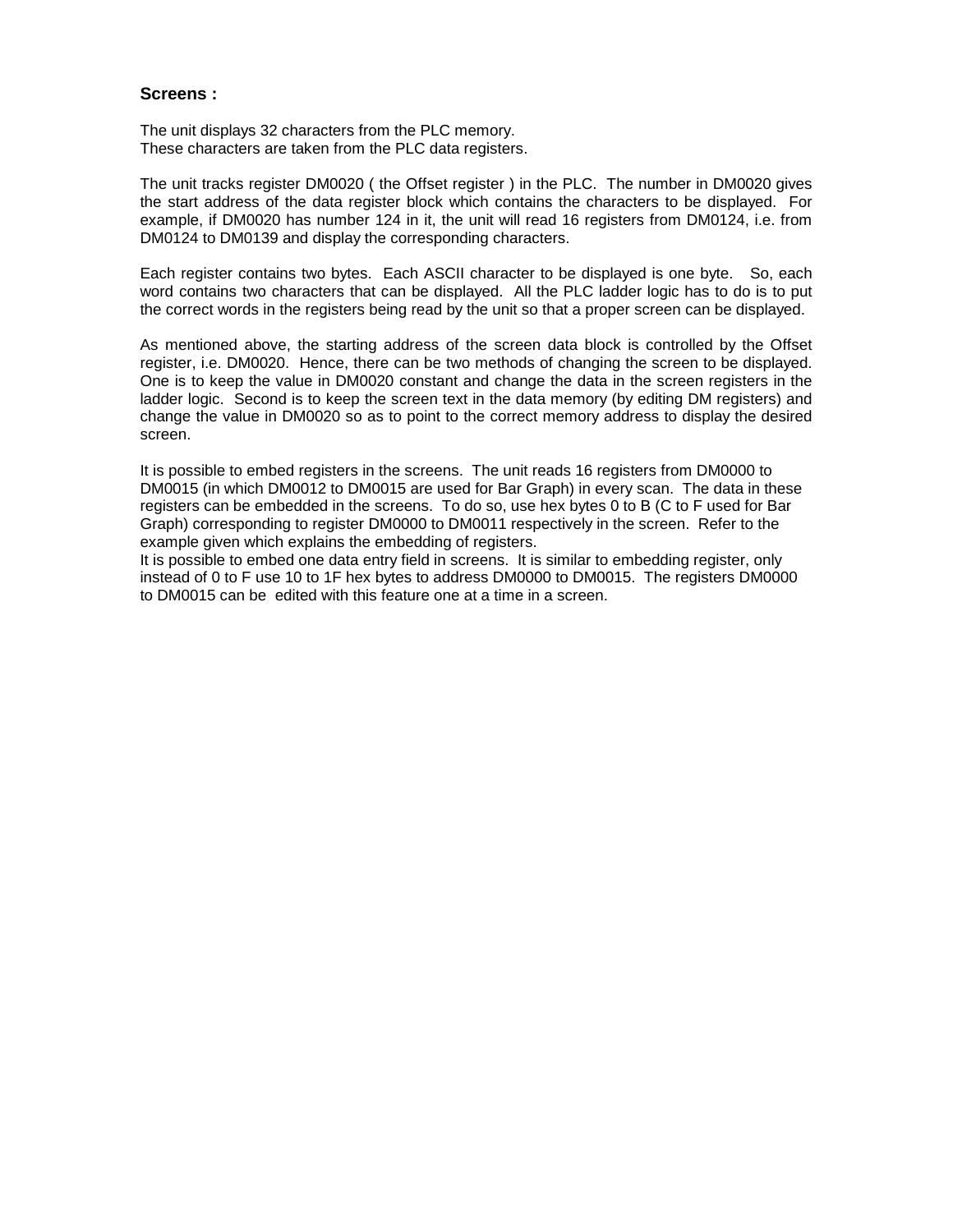# **Example 1: To display a static screen**

Suppose the following screen needs to be displayed on the *NT2S C* :

Last Rinse Cycle Water pump is on

To display this screen, do the following:

- a. Move number 200 in DM0020 since the screen text will be stored in DM0200 onwards.
- b. Move character string "Last Rinse Cycle" into 8 words from DM0200.
- c. In a similar manner, the characters "Water pump is on" can be embedded into 8 words from DM0208. (i.e. from DM0208 to DM0215)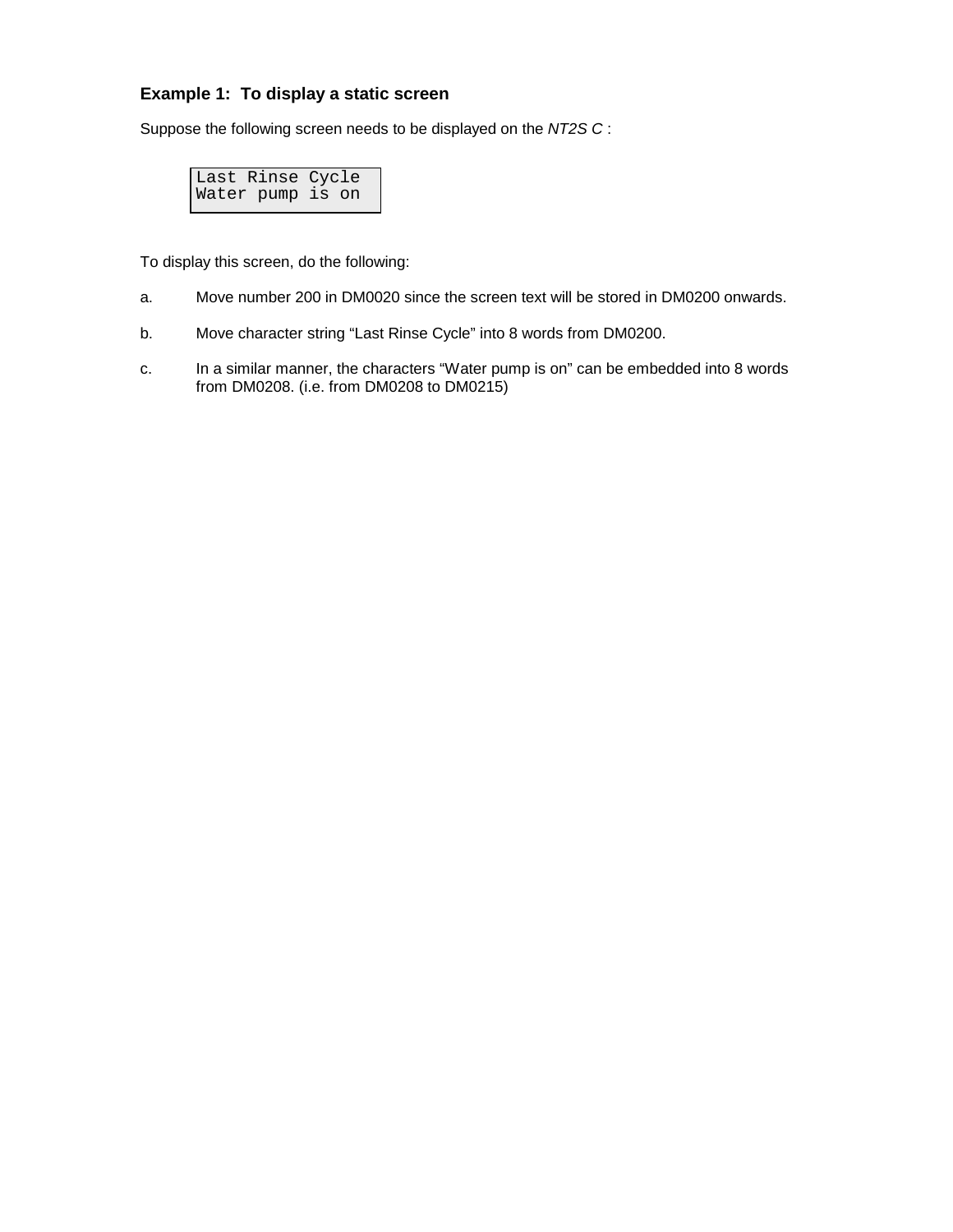This will put the following data in the data words below:

| Word   | <b>ASCII</b> | Hex   | Word   | <b>ASCII</b> | Hex   |
|--------|--------------|-------|--------|--------------|-------|
| DM0200 | La           | 4C61H | DM0208 | Wa           | 5761H |
| DM0201 | st           | 7374H | DM0209 | te           | 7465H |
| DM0202 | R            | 2052H | DM0210 | r            | 7220H |
| DM0203 | in           | 696EH | DM0211 | pu           | 7075H |
| DM0204 | se           | 7365H | DM0212 | mp           | 6D70H |
| DM0205 | C            | 2043H | DM0213 |              | 2069H |
| DM0206 | VC           | 7963H | DM0214 | s            | 7320H |
| DM0207 | le           | 6C65H | DM0215 | on           | 6F6EH |
|        |              |       |        |              |       |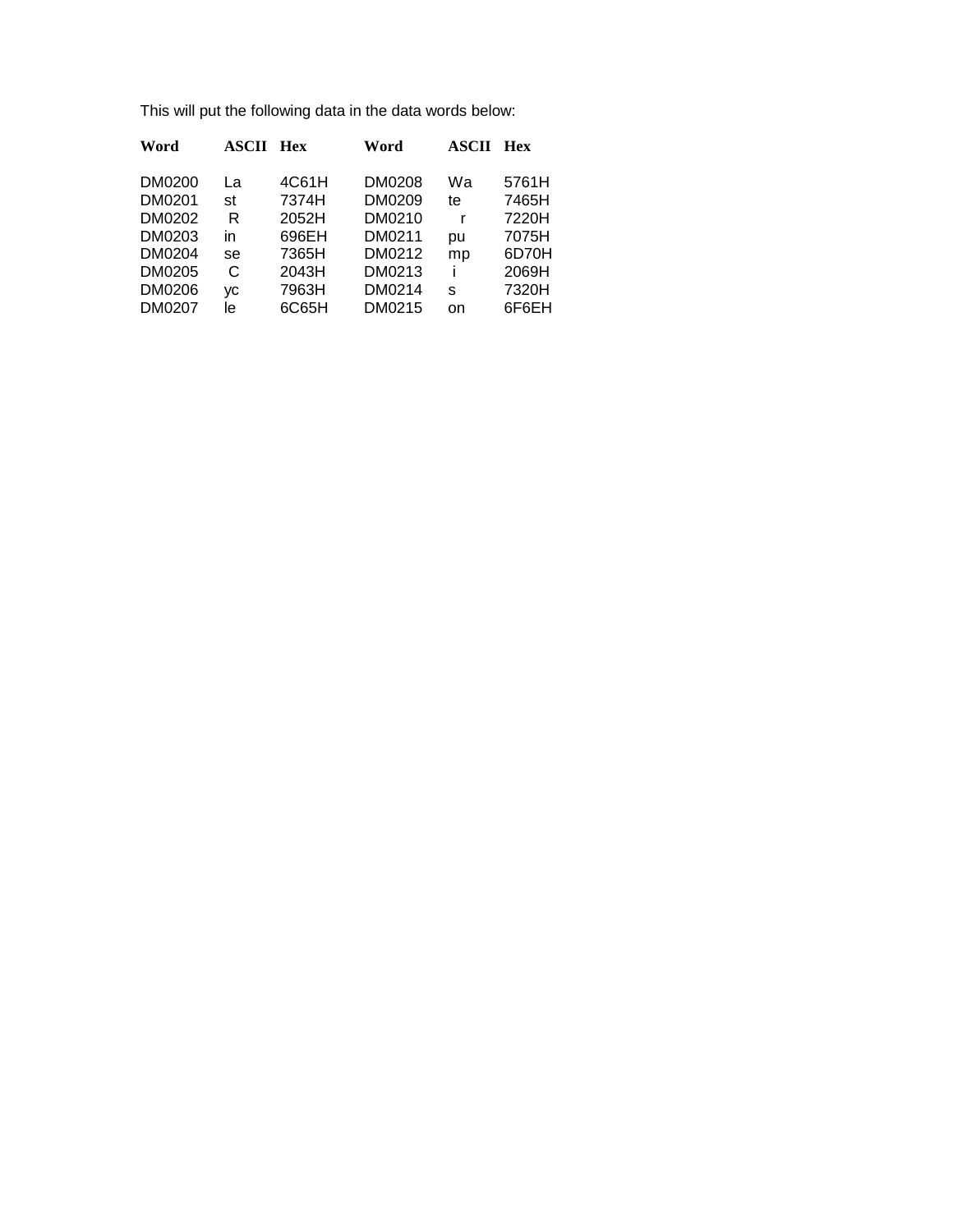## **Example 2: Embedding a variable in the screen**

Suppose the following screen needs to be displayed :

```
Door: CLOSED
BAKETIME: 13.6s
```
Suppose the bake time is available in data word DM0100 and the oven status is given by bit I001.00.

To display the above screen, do the following:

- a. Move number 200 in DM0020 since the screen will be stored in DM0200 onwards.
- b. Move character string "Door:" into 2 words, i.e. DM0200 and DM0201.
- c. Move characters "OPEN" if bit I001.00 is ON or characters "CLOSED" if I001.00 is OFF.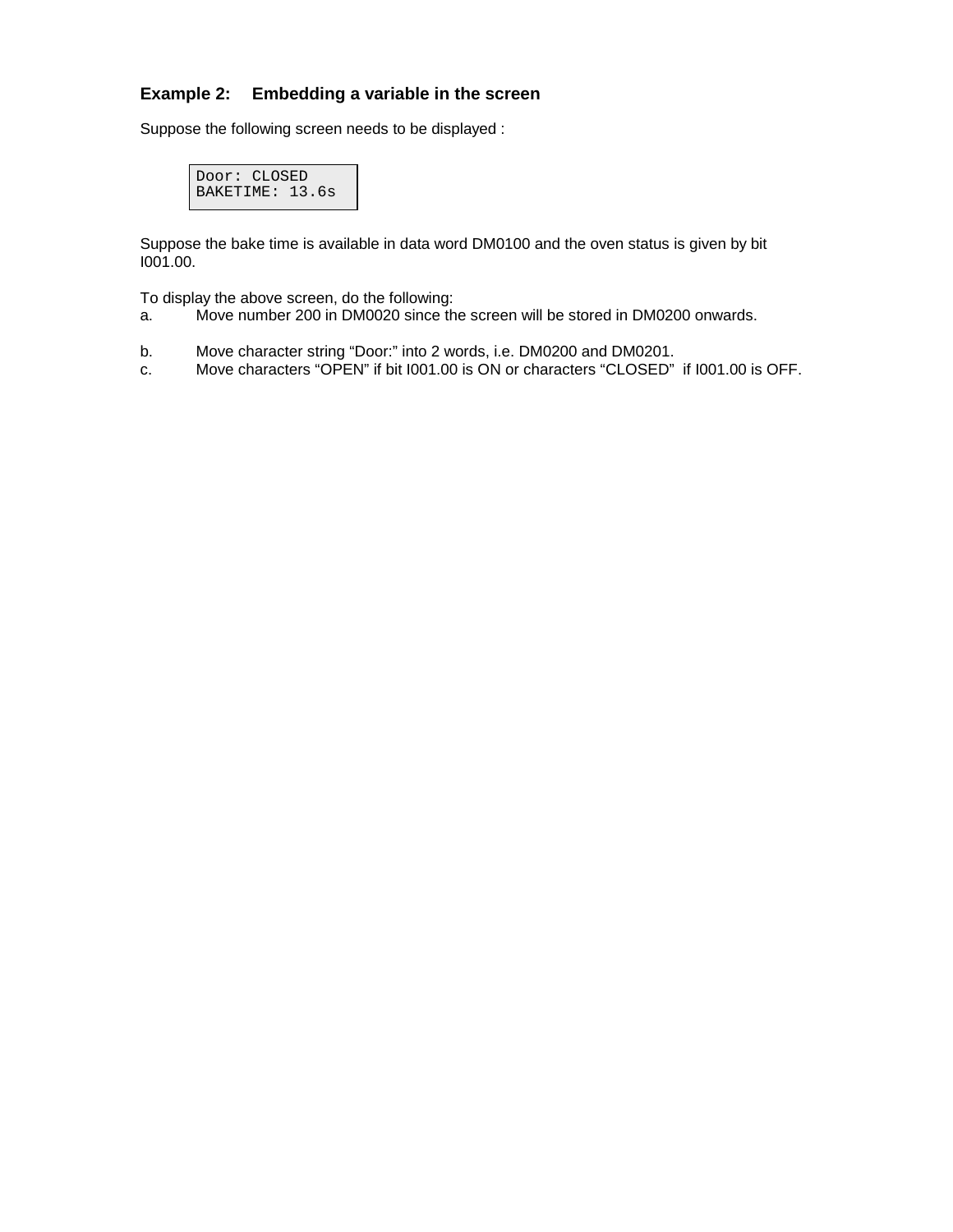- d. In a similar manner, embed the characters "BAKETIME: " into 5 words from DM0208.
- e. *NT2S C* uses DM0000 to DM0011 registers for embedding data. Here we select DM0003 to be used for embedding. So, move the data of DM0100 into DM0003 so that embedding can be done.
- f. Put 03032E03H in words DM0213 and DM0214. The *NT2S C* will read data in DM0003 and embed in xx.x format.
- g. Move "s " into DM0215. This command completes the screen by appending the "s " to the bake time.

This will put the following data in the data words below:

| Word                                                               | ASCII                            | Hex            | Word                                                                                             | ASCII                     | <b>Hex</b>                                                  |
|--------------------------------------------------------------------|----------------------------------|----------------|--------------------------------------------------------------------------------------------------|---------------------------|-------------------------------------------------------------|
| DM0200<br>DM0201<br>DM0202<br>DM0203<br>DM0204<br>DM0205<br>DM0206 | Do<br>or<br>t.<br>СL<br>OS<br>ED | 4544H<br>2020H | 446FH DM0208<br>6F72H DM0209<br>3A20H DM0210<br>434CH DM0211<br>4F53H DM0212<br>DM0213<br>DM0214 | BA<br>KE<br>ΤI<br>ME<br>÷ | 4241H<br>4B45H<br>5449H<br>4D45H<br>3A20H<br>0303H<br>2E03H |
| DM0207                                                             |                                  |                | 2020H DM0215                                                                                     | S                         | 7320H                                                       |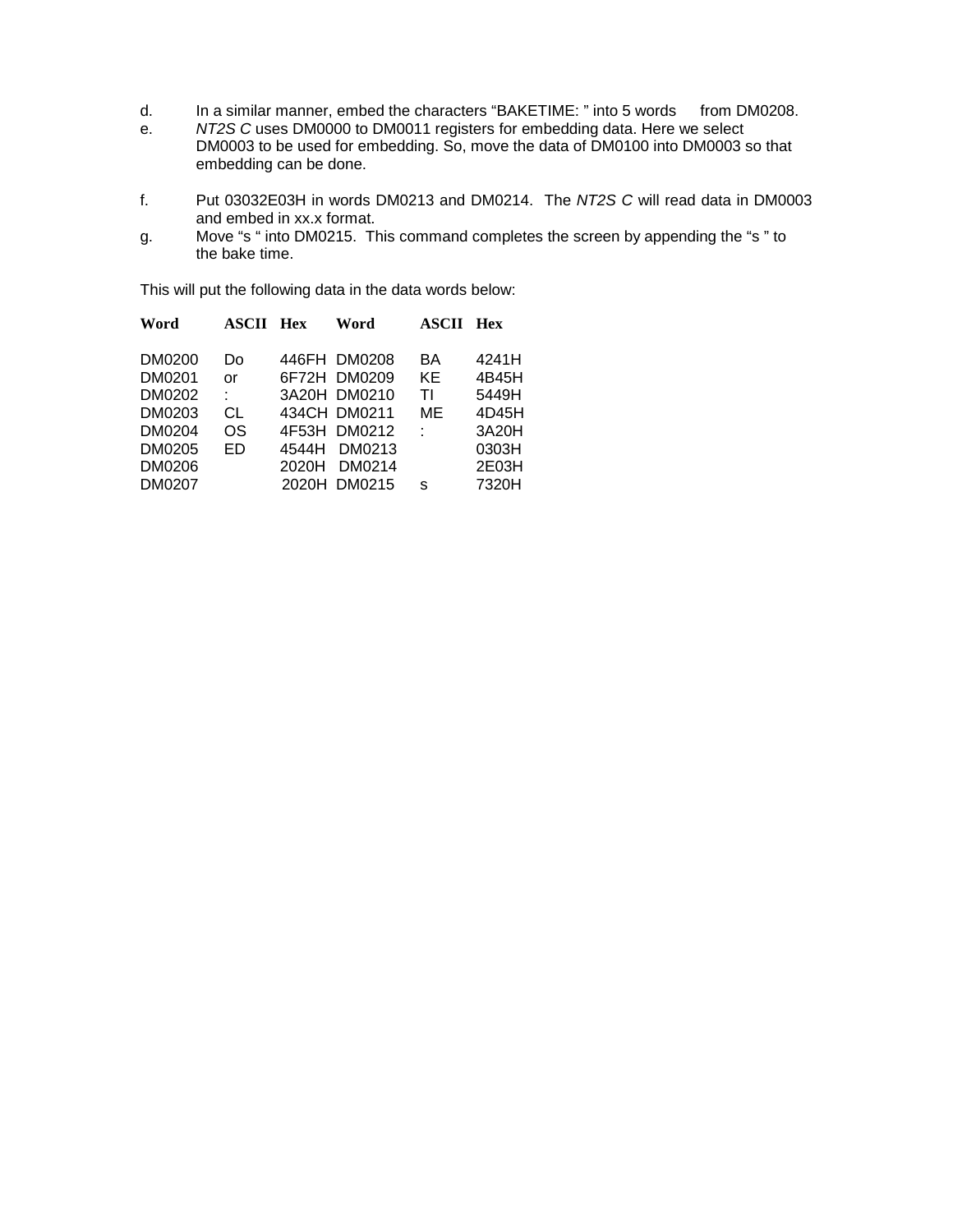#### **Register mode:**

In the register mode, the operator can access all the registers and bits in the PLC. By pressing the REG key, the operator can scroll through the register prefixes. By using the UP or DOWN keys, the register numbers can be accessed. Data can be changed in the registers by pressing the DATA key. The data field will blink to indicate that the unit is ready to accept new data. At this time, the UP or DOWN keys can be used to edit data followed by the ENT key. It is advisable to create a "password" screen which can block the usage of the register mode.

#### **Bar Graph:**

*NT2S C* uses DM0012 to DM0015 registers to hold bar graph values to be displayed. If Offset register points to DM0200 then put Hex value 0C0C into DM0200 onwards to display bar graph with the value in DM0012.

#### **Example:**

Put 0C0C into DM0200, DM0201, DM0202, DM0203 and 200 into DM0020. This will display bar graph 8 characters wide. Maximum length is 16 characters. Each character on display can display 5 vertical lines. To display full bar graph put # 80 into DM0012 and 0C0C from DM0200 to DM0207.

To display Bar Graph with value in DM0013, put 0D0D in DM0200 onwards.